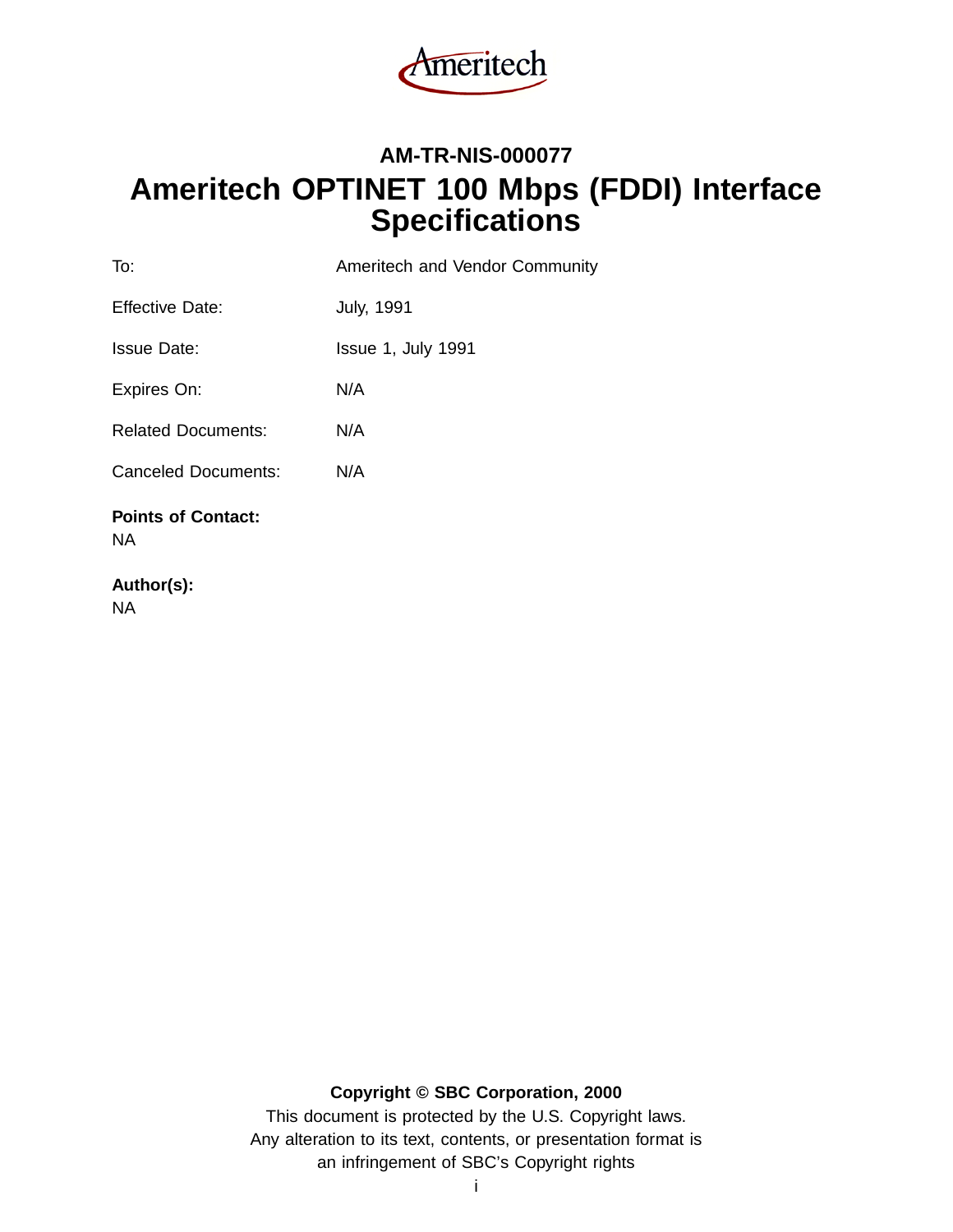#### **Table of Contents**

1. OPTINET 100 Mbps (FDDI) INTERFACE SPECIFICATIONS 3

## **Copyright © SBC Service, Inc. 2000**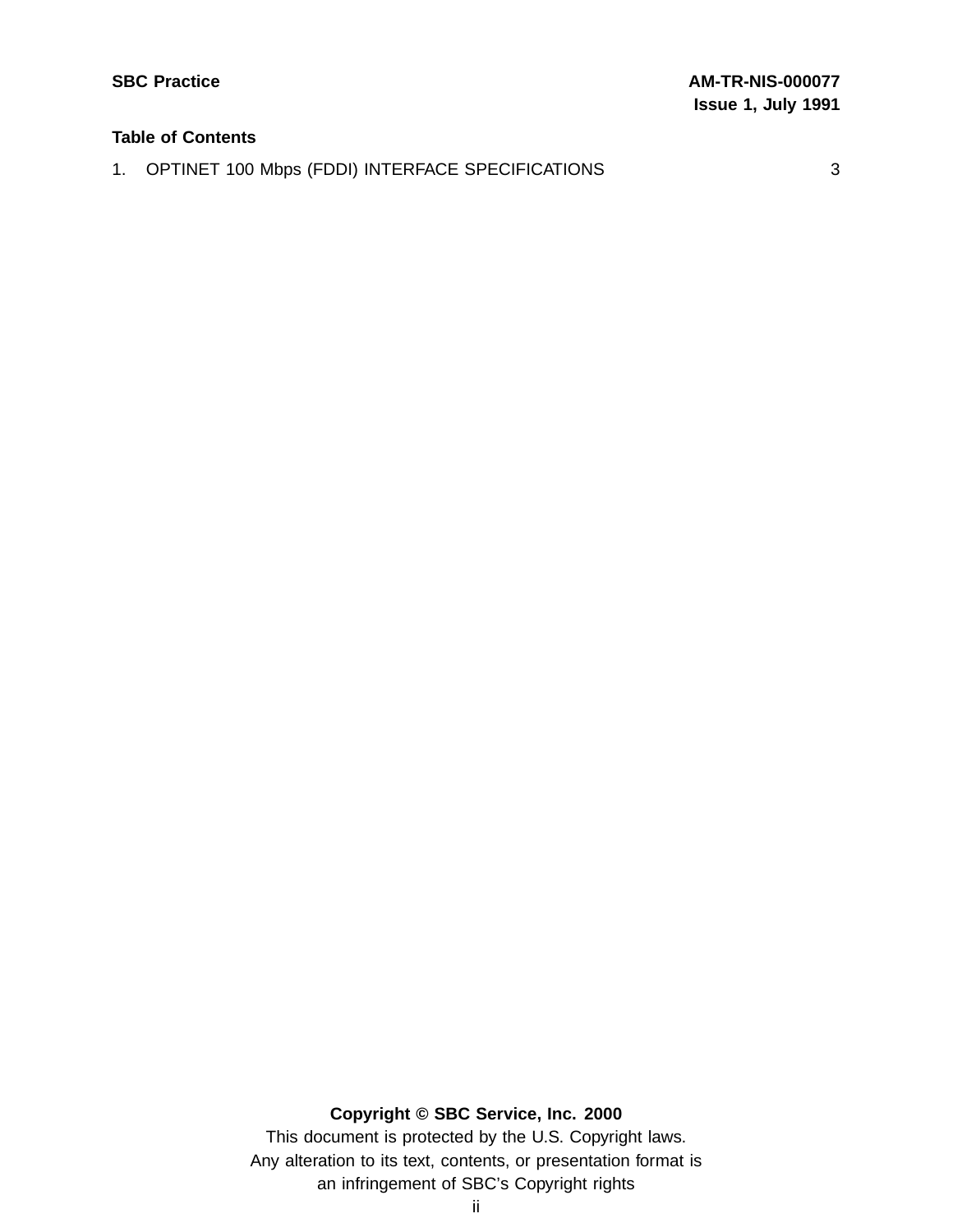#### **TECHNICAL REFERENCE NOTICE**

This Technical Reference is published by Ameritech to provide a technical description of the Interface Between Customer Premises Equipment and Ameritech Network to Support the Ameritech OPTINET Custom High Capacity (FDDI).

Ameritech reserves the right to revise this document for any reason, including but not limited to conformity with standards promulgated by various agencies, utilization of advances in the state of the technical arts, or the reflection of changes in the design of any equipment, techniques or procedures described or referred to herein.

**AMERITECH MAKES NO REPRESENTATION OR WARRANTY, EXPRESS OR IMPLIED, WITH RESPECT TO THE SUFFICIENCY, ACCURACY, OR UTILITY OF ANY INFORMATION OR OPINION CONTAINED HEREIN. AMERITECH EXPRESSLY ADVISES THAT ANY USE OF OR RELIANCE UPON THIS TECHNICAL REFERENCE IS AT THE RISK OF THE USER AND THAT AMERITECH SHALL NOT BE LIABLE FOR ANY DAMAGE OR INJURY IN-CURRED BY ANY PERSON ARISING OUT OF THE SUFFICIENCY, ACCURACY, OR UTILITY OF ANY INFORMATION OR OPINION CONTAINED HEREIN.**

This document is not to be construed as a suggestion to any manufacturer to modify or change any of its products, nor does this document represent any commitment by Ameritech or any Ameritech operating company (AOC), to purchase any product, whether or not it provides the described characteristics.

Ameritech does not recommend products, and nothing contained herein is intended as a recommendation of any product to anyone.

Nothing contained herein shall be construed as conferring by implication, estoppel, or otherwise any license or right under any patent, whether or not the use of any information herein necessarily employs an invention of any existing or later issued patent.

Ameritech reserves the right not to offer any or all of these services and to withdraw any or all of them at any future time.

**Copyright © SBC Service, Inc. 2000**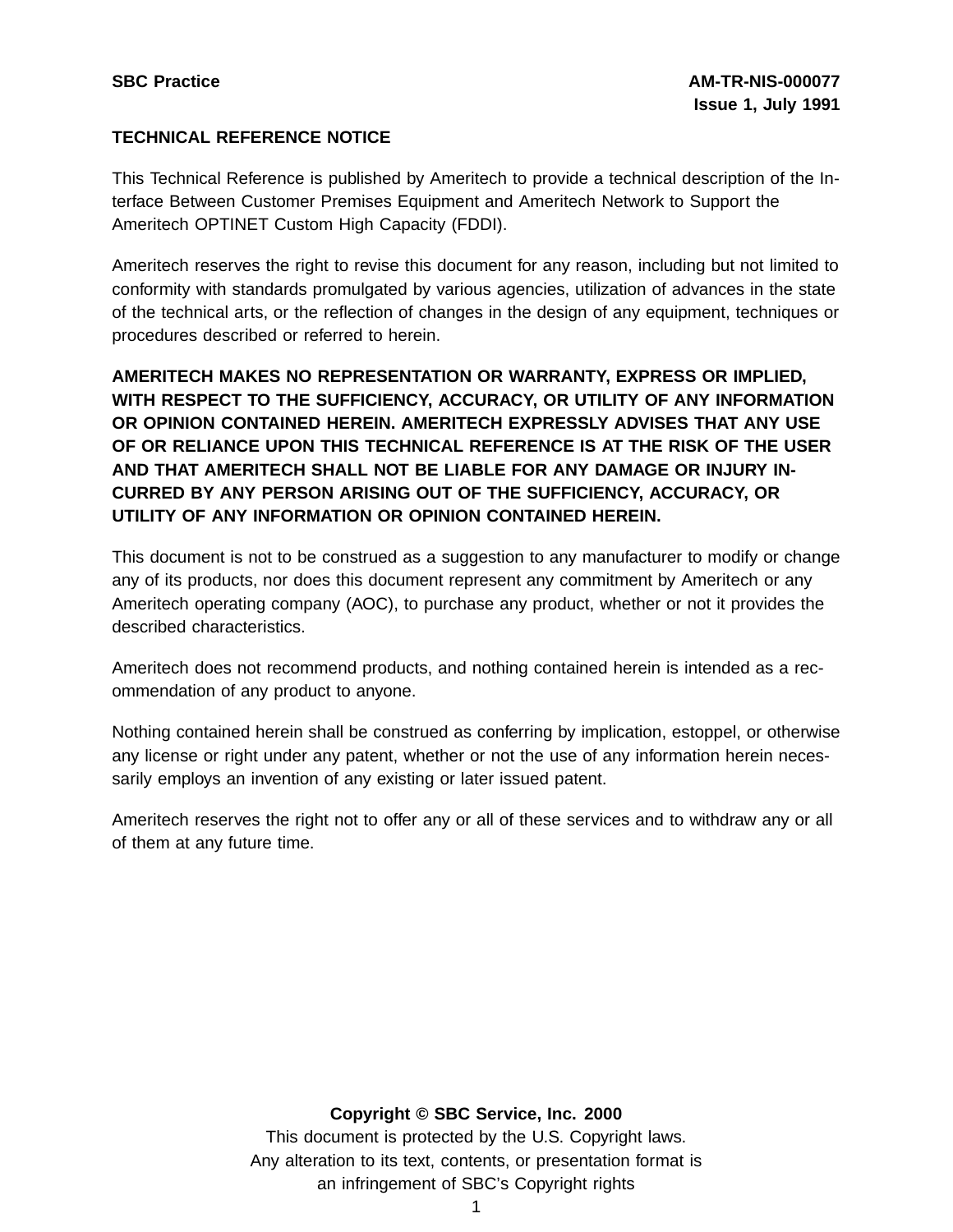### **Copyright © SBC Service, Inc. 2000**